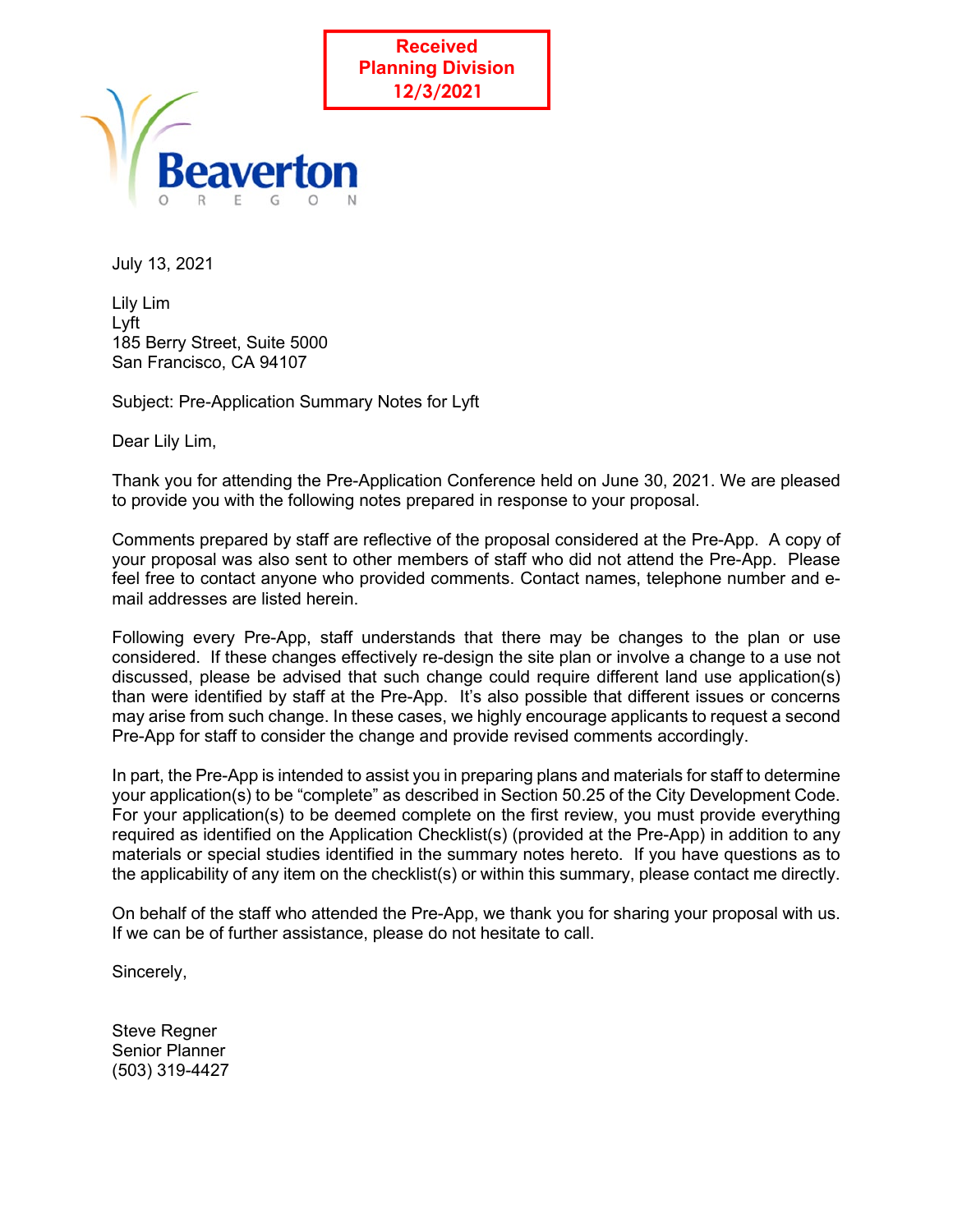# **PRE-APPLICATION CONFERENCE MEETING SUMMARY NOTES Prepared for**  Lyft PA2021-0036

The following pre-application notes have been prepared pursuant to Section 50.20 of the Beaverton Development Code. All applicable standards, guidelines and policies from the City Development Code, Comprehensive Plan and Engineering Design Manual and Standard Drawings identified herein are available for review on the City's web site at: [www.beavertonoregon.gov.](http://www.beavertonoregon.gov/) Copies of the Development Code and Comprehensive Plan are also available for review at the City's Customer Service Kiosk located within the Community Development Department. Copies of these documents are also available for purchase.

The following is intended to identify applicable code sections, requirements and key issues for your proposed development application. Items checked are to be considered relevant to your proposed development.

## **PRE-APPLICATION CONFERENCE DATE** June 30, 2021

#### **PROJECT INFORMATION:**

Project Name: **Lyft**

| <b>Project Description:</b>                                                          | Vehicle rental service for Lyft drivers. No physical changes to the site are proposed.                                                                       |
|--------------------------------------------------------------------------------------|--------------------------------------------------------------------------------------------------------------------------------------------------------------|
| Property/Deed Owner:                                                                 | Apple Corner Way LLC<br>Malcolm McIver<br>101 SW Main Street, Suite 1210<br>Portland, OR 97204                                                               |
| Site Address:<br>Tax Map and Lot:<br>Zoning:<br>Comp Plan Designation:<br>Site Size: | 8548 SW Apple Way<br>Tax Map: 1S114AD, Tax Lot: 2500 & 2700<br><b>Community Service (CS)</b><br><b>Community Commercial (CC)</b><br>Approximately 3.04 acres |

#### **APPLICANT INFORMATION:**

| Applicant's Name: | Lily Lim<br>Lvft             |
|-------------------|------------------------------|
|                   | 185 Berry Street, Suite 5000 |
|                   | San Francisco, CA 94107      |
| Applicant's Rep:  | Same as applicant            |

**RECENT LAND USE HISTORY:** The property is a commercial shopping center. Excluding signs, no recent land use applications were found.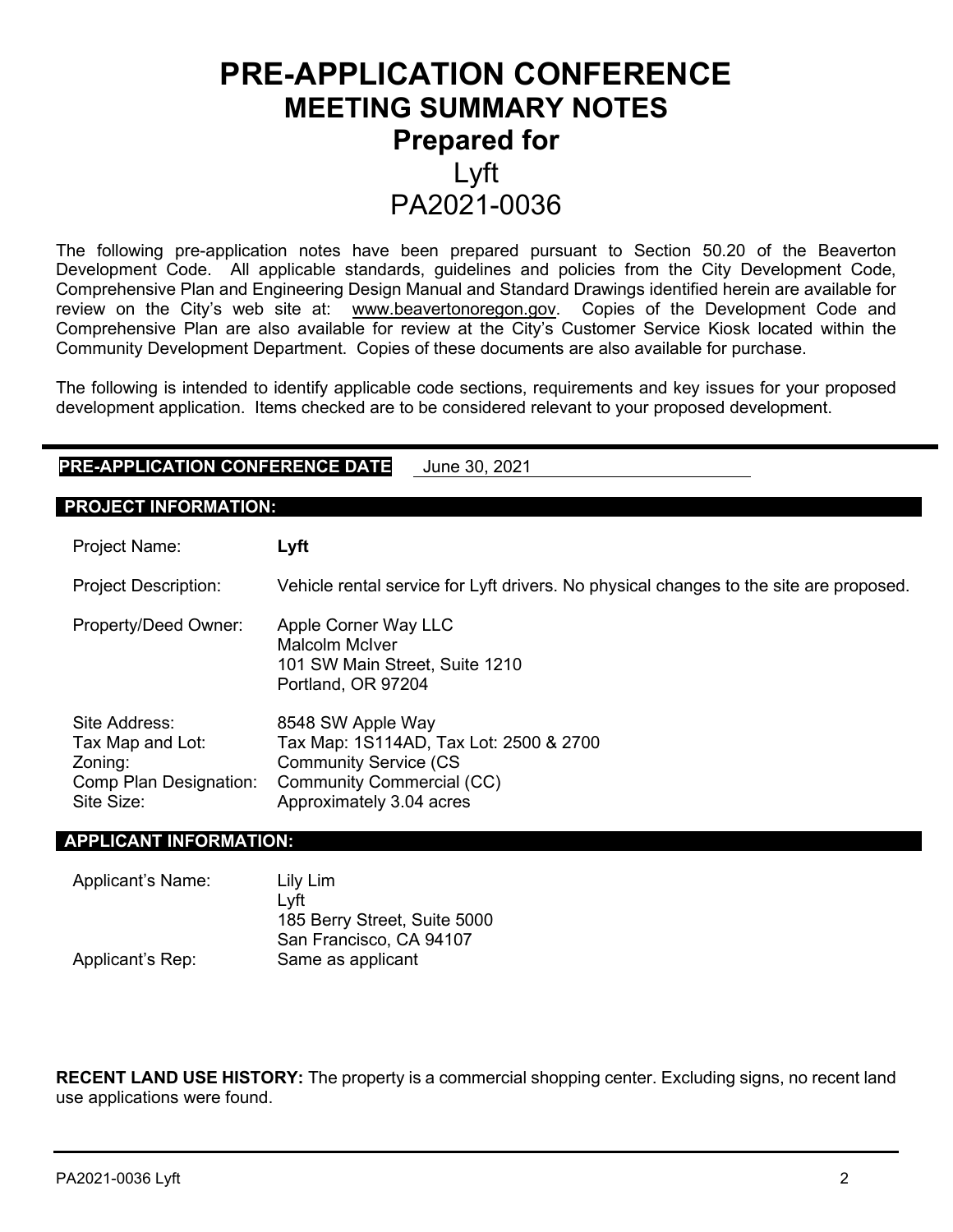## **SECTION 50.25 (APPLICATION COMPLETENESS):**

The completeness process is governed by Section 50.25 of the Development Code. The applicant is encouraged to contact staff to ask any questions or request clarification of any items found on the application checklists that were provided to the applicant at the time of the pre-application conference. In addition, the applicant should be aware that staff is not obligated to review any material submitted 14 days or later from the time the application has been deemed "complete" that is not accompanied with a continuance to provide staff the necessary time to review the new material.

#### **APPLICATION FEES:**

Based on the plans/materials provided, the identified application fees (**land use only**) are as follows:

New Conditional Use Permit  $$4,262.00$  \*plus 3.5% technology fee\*

**\*See Key Issues/Considerations herein** for description of applications and associated process. No fee increases are scheduled at this time; however, the fees are subject to change.

As of January 1, 2021, the City is implementing a technology fee of 3.5% for development permits, including land use applications. Applications submitted on or after January 1, 2021 will be subject to the technology fee at the time of fee payment. No other fee increases are scheduled at this time; however, the fees are subject to change. Fees in effect at the time of application submittal will control. Please contact Current Planning (503- 526-2420) or visit our website [www.beavertonoregon.gov/bib](http://www.beavertonoregon.gov/bib) prior to submittal of your application to confirm the current application fee(s)

Fees in effect at the time of application submittal will control. Please contact Current Planning (503-526-2420) or visit our website [www.beavertonoregon.gov/bib](http://www.beavertonoregon.gov/bib) prior to submittal of your application to confirm the current application fee(s).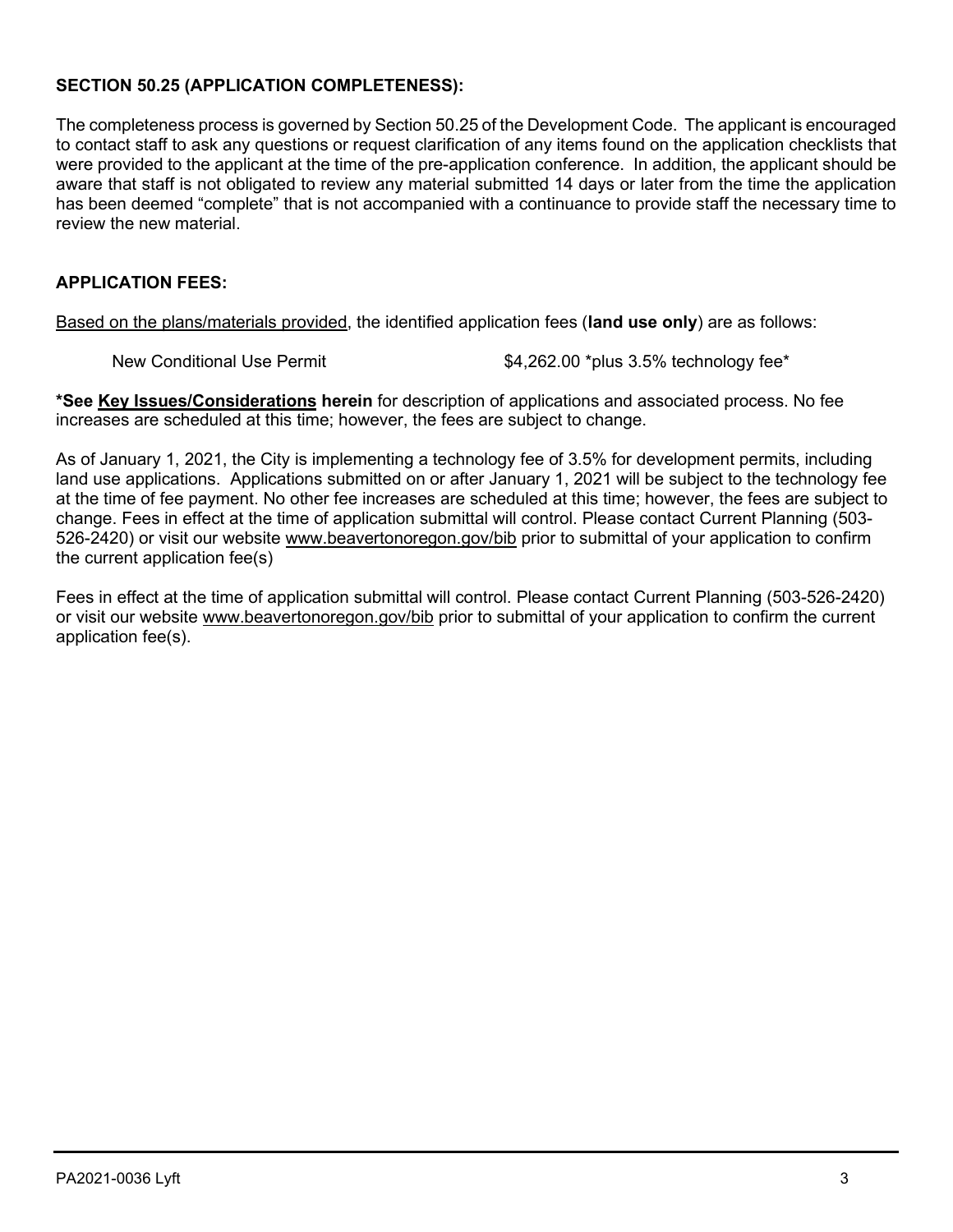## **SECTION 50.15. CLASSIFICATION OF APPLICATIONS:**

Applications are subject to the procedure (Type) specified by the City Development Code. Per Section 50.15.2 of the Code, when an applicant submits more than one complete application for a given proposal, where each application addresses separate code requirements and the applications are subject to different procedure types, all of the applications are subject to the procedure type which requires the broadest notice and opportunity to participate. Based on the project as proposed a *CONDITIONAL USE PERMIT* application would be required, therefore a **Type 3** procedure would be applicable.

## **SECTION 50.30 (NEIGHBORHOOD REVIEW MEETING):**

Based on the information presented at the pre-application, a Neighborhood Review Meeting is required.. Neighborhood Advisory Committee: (NAC): **Denney Whitford / Raleigh West** Contact: **Ernie Conway** [e](mailto:e-citizen@consystency.net)[citizen@consystency.net;](mailto:e-citizen@consystency.net) **Sherry Moore**. [Abiding1968@aol.com.](mailto:Abiding1968@aol.com) Please copy the City's neighborhood department, Miles Glowacki [mglowacki@beavertonoregon.gov](file://COBNAS2/CDD$/Current%20Planning%20WG%209/PreApplications%20(FC-13-202)/CY%202021/PA2021-0036%20Lyft/mglowacki@beavertonoregon.gov) on communications with the NAC Chairs.

Please note to comply with Governor Brown's order restricting gatherings and to adhere to social distancing in addressing the COVID-19 crisis, the meeting should be held virtually, until such time as the orders are lifted. Mailing notices should provide a link to the virtual meeting and directions to provide the project team with comments and questions after viewing the virtual meeting. A copy of a sample letter describing a virtual meeting can be provided to you. The city request that the summary of the meeting and sign-in sheet be submitted with the application packet and also sent to: City of Beaverton, Neighborhood Program, P.O. Box 4755, Beaverton, OR 97076 or emailed to: [neighbormail@beavertonoregon.gov](mailto:neighbormail@beavertonoregon.gov)

#### **CHAPTER 20 (LAND USES AND DEVELOPMENT STANDARDS):**

Zoning: Community Service (CS) Uses: Vehicle Rental – Conditionally Permitted

Applicable Code Sections: 20.10.15 – Site Development Standards and 20.10.20 – Land Use Regulations.

| <b>Development Standard</b>      | <b>Requirement</b>       | <b>Note</b>                                                                                                                                                                                                                                                                                                                                   |
|----------------------------------|--------------------------|-----------------------------------------------------------------------------------------------------------------------------------------------------------------------------------------------------------------------------------------------------------------------------------------------------------------------------------------------|
| Minimum Parcel Area              | 7,000                    |                                                                                                                                                                                                                                                                                                                                               |
| Floor Area Ratio                 | None                     |                                                                                                                                                                                                                                                                                                                                               |
| Lot Dimensions: Minimum<br>Width | 70 feet                  |                                                                                                                                                                                                                                                                                                                                               |
| Lot Dimensions: Minimum<br>Depth | $100$ feet               |                                                                                                                                                                                                                                                                                                                                               |
| <b>Front Setback</b>             | None                     | Maximum front and side yard setback applies to<br>buildings in commercial zones located on parcels<br>that exceed 60,000 square feet pursuant to<br>Section 60.05.15.6. Any deviation from that<br>standard shall be reviewed through the Design<br>Review Three application process and the<br>corresponding Design Review Design Guideline. |
| <b>Side Setback</b>              | Abutting Lot:<br>10 feet | Maximum front and side yard setback applies to<br>buildings in commercial zones located on parcels<br>that exceed 60,000 square feet pursuant to Section<br>60.05.15.6. Any deviation from that standard shall                                                                                                                                |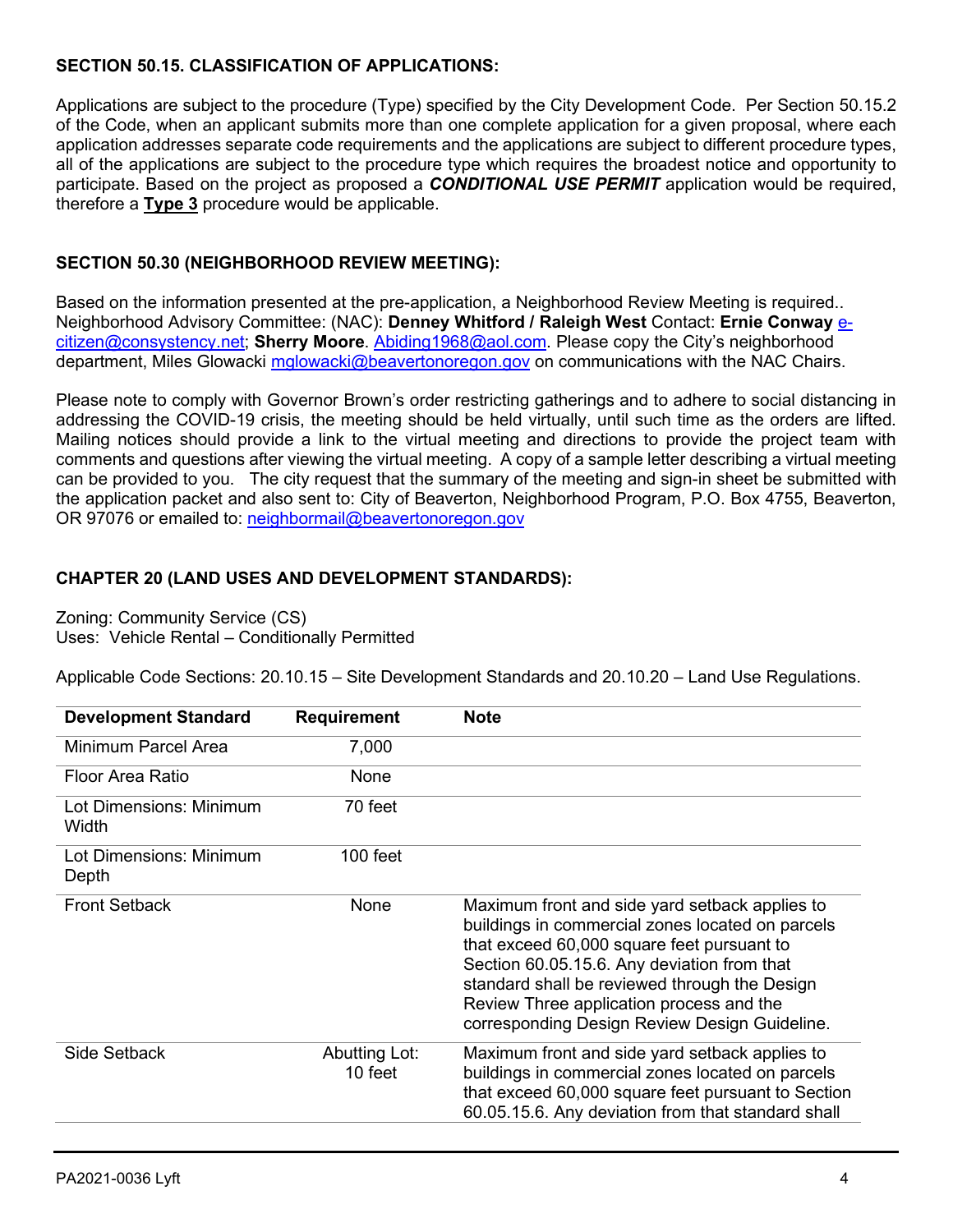| <b>Development Standard</b>              | <b>Requirement</b>              | <b>Note</b>                                                                                                                                                                                                                                                               |
|------------------------------------------|---------------------------------|---------------------------------------------------------------------------------------------------------------------------------------------------------------------------------------------------------------------------------------------------------------------------|
|                                          | <b>Abutting Street:</b><br>None | be reviewed through the Design Review Three<br>application process and the corresponding Design<br>Review Design Guideline.                                                                                                                                               |
|                                          |                                 | And                                                                                                                                                                                                                                                                       |
|                                          |                                 | For buildings in commercial zones not abutting a<br>residential use in a residential zone, minimum<br>setback does not apply.                                                                                                                                             |
| <b>Rear Setback</b>                      | 20 feet/ None                   | Rear yard setback is applicable to only the portion<br>of the rear yard which abuts a residential zone;<br>otherwise, the minimum rear yard setback is 0 feet.                                                                                                            |
| Open Air Display Front<br><b>Setback</b> | 20 feet                         | Applies to vehicle inventory                                                                                                                                                                                                                                              |
| Height                                   | 60 feet/35 feet                 | Maximum building height of a building or a portion<br>of a building within 50 feet of a residentially zoned<br>property, measured from the residential property<br>line, is 35 feet or the maximum height permitted in<br>the residential district, whichever is greater. |

| Proposal subject to compliance to this chapter? | $ Y$ es | $\boxtimes$ No |
|-------------------------------------------------|---------|----------------|
|                                                 |         |                |

## **CHAPTER 40 (PERMITS & APPLICATIONS):**

Facilities Review Committee review required?  $|\times|$  Yes  $|\cdot|$  No

|  | -- |
|--|----|
|--|----|

**Please Note: Applicant's written response to Section 40.03 (Facilities Review) should address each criterion.** If response to criterion is "Not Applicable", please explain why the criterion is not applicable.

#### **Applicable Application Types:**

| <b>Application Description</b>              | Code Reference | <b>Application Type</b>                                 |  |
|---------------------------------------------|----------------|---------------------------------------------------------|--|
| 1. Conditional Use Permit<br>(Threshold #1) | 40.15.15.5     | $\Box$ Type 1 $\Box$ Type 2 $\Box$ Type 3 $\Box$ Type 4 |  |

**Comments: In order for your applications to be deemed complete, a written statement is necessary, supported by substantial evidence in response to all applicable approval criteria.** Specifically, your application narrative(s) will need to explain how and why the proposed application meets the applicable approval criteria for the land use applications identified above. Approval criteria and development regulations in effect at the time an application is received will control. Approval criteria and development regulations are subject to change.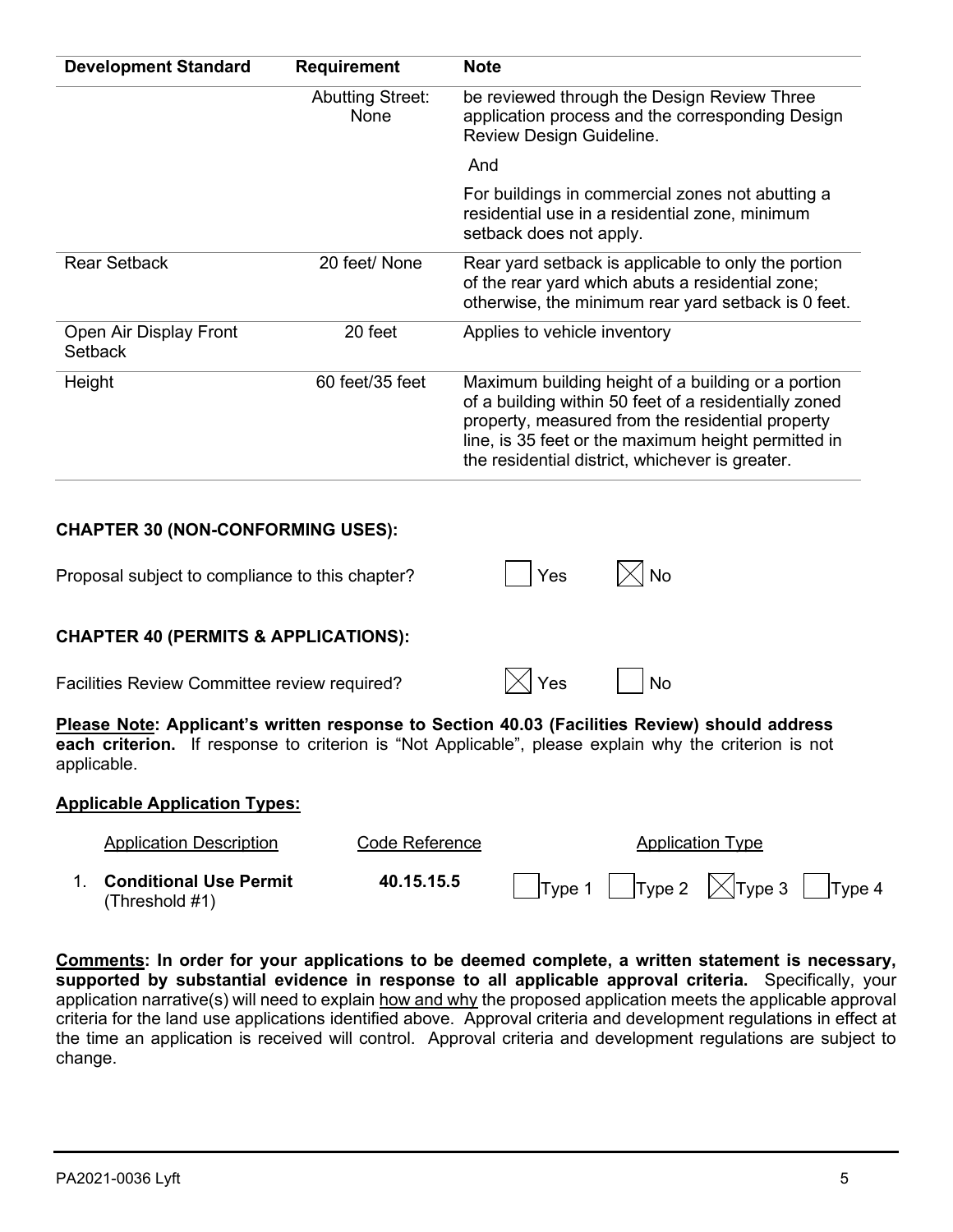## **CHAPTER 60 and 70 (SPECIAL REGULATIONS):**

The following special requirements when checked are applicable to your development. You should consult these special requirements in the preparation of written and plan information for a formal application:

| Section 60.05 (Design Review Principles<br><b>Standards and Guidelines)</b> | Chapter 70 (Downtown Development Code for<br>Design Review Principles Standards and<br>Guidelines) |
|-----------------------------------------------------------------------------|----------------------------------------------------------------------------------------------------|
| Section 60.07 (Drive-Up Window Facilities)                                  | Section 60.10 (Floodplain Regulations)                                                             |
| Section 60.15 (Land Division Standards)                                     | Section 60.11 (Food Cart Pod Regulations)                                                          |
| Section 60.25 (Off-Street Loading)                                          | Section 60.30 (Off-Street Parking)                                                                 |
| Section 60.33 (Park and Recreation Facilities)                              | Section 60.35 (Planned Unit Development)                                                           |
| Section 60.40 (Sign Regulations)                                            | Section 60.45 (Solar Access Protection)                                                            |
| Section 60.50 (Special Use Regulations)                                     | $\langle$ Section 60.55 (Transportation Facilities)                                                |
| Section 60.60 (Trees and Vegetation)                                        | Section 60.65 (Utility Undergrounding)                                                             |
| Section 60.67 (Significant Natural Resources)                               | Section 60.70 (Wireless Communication)                                                             |

Comments: For the applications to be deemed complete, written analysis will need to identify and explain how the proposal meets all applicable provisions/requirements as checked above.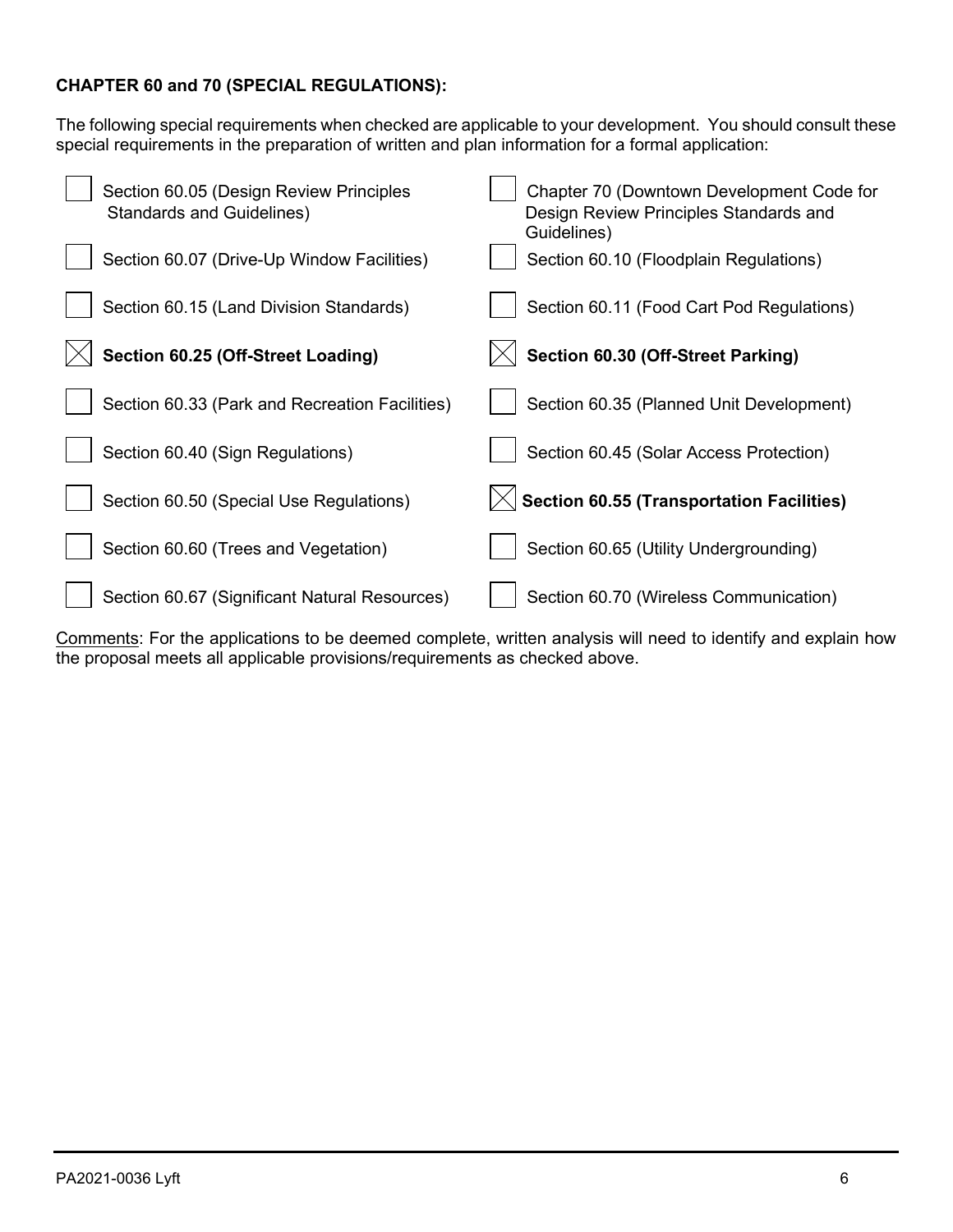#### **OTHER DEPARTMENT/AGENCY CONTACTS:**

Your project may require review by other City departments and outside agencies. Please plan to contact the following staff persons at the City of Beaverton or other agencies when their name is checked. In some instances, some or all of these staff persons may submit written comments for the pre-application conference. These comments may be discussed at the pre-application conference and will be attached to this summary:

| Recommended | Clean Water Services (CWS) regulates sanitary sewer, storm and surface water                                                                             |
|-------------|----------------------------------------------------------------------------------------------------------------------------------------------------------|
| contact for | management within Washington County in coordination with the City of Beaverton. CWS                                                                      |
| further     | also conducts environmental review for proposed development projects that are located in                                                                 |
| information | proximity to sensitive areas (generally wetlands, riparian areas and stream                                                                              |
| if checked  | corridors). Staff recommends that applicants contact CWS staff as early as possible in                                                                   |
|             | order to obtain a Service Provider Letter (SPL). For many development permits, the SPL                                                                   |
|             | is required before the application is determined to be complete (BDC 50.25.1.F) which                                                                    |
|             | starts the Beaverton land use review processes. CWS environmental regulations are<br>explained in Chapter 3 of the Design and Construction Standards at: |
|             | www.cleanwaterservices.org/permits-development/design-construction-standards                                                                             |
|             |                                                                                                                                                          |
|             | If no sensitive areas exist on or within 200 feet of the project site, CWS can also issue a                                                              |
|             | statement indicating no sensitive areas exist which the city will also accept as                                                                         |
|             | documentation under Section 50.25.1.F. To start the environmental review process and                                                                     |
|             | obtain an SPL, complete the pre-screening site assessment form. For more information                                                                     |
|             | about CWS environmental review, you may email splreview@cleanwaterservices.org or                                                                        |
|             | contact Laurie Bunce, CWS Engineering Technician, at (503) 681-3639.                                                                                     |
|             | Lawrence Arnbrister, Building, City of Beaverton                                                                                                         |
|             | (503) 526-2408 / larnbrister@beavertonoregon.gov                                                                                                         |
|             |                                                                                                                                                          |
|             | Plans reviewed. No comments.                                                                                                                             |
|             | Steve Brennen, Operations, City of Beaverton                                                                                                             |
|             | (503) 526-2200 / sbrennen@beavertonoregon.gov                                                                                                            |
|             | Comment: No written comments provided to date / not expected.                                                                                            |
|             | Connie Rodriguez, Site Development, City of Beaverton                                                                                                    |
|             | 503-350-4018/ crodriguez@beavertoregon.gov                                                                                                               |
|             | Plans reviewed. No comments.                                                                                                                             |
|             |                                                                                                                                                          |
|             | Kate McQuillan, Transportation Planner, City of Beaverton                                                                                                |
|             | 503-526-2427 / kmcquillan@beavertonoregon.gov                                                                                                            |
|             | Plan reviewed. Comments below.                                                                                                                           |
|             |                                                                                                                                                          |
|             | <b>Elizabeth Cole, Recycling and Waste Reduction Program Coordinator, City of Beaverton</b>                                                              |
|             | 503-526-2460 / ecole@beavertonoregon.gov                                                                                                                 |
|             | Plan reviewed. No written comments provided to date / not expected                                                                                       |
|             |                                                                                                                                                          |
|             | Marah Danielson, ODOT                                                                                                                                    |
|             | (503)-731-8258 / Marah.b.danielson@odot.state.or.us                                                                                                      |
|             | Plan reviewed. Comments below.                                                                                                                           |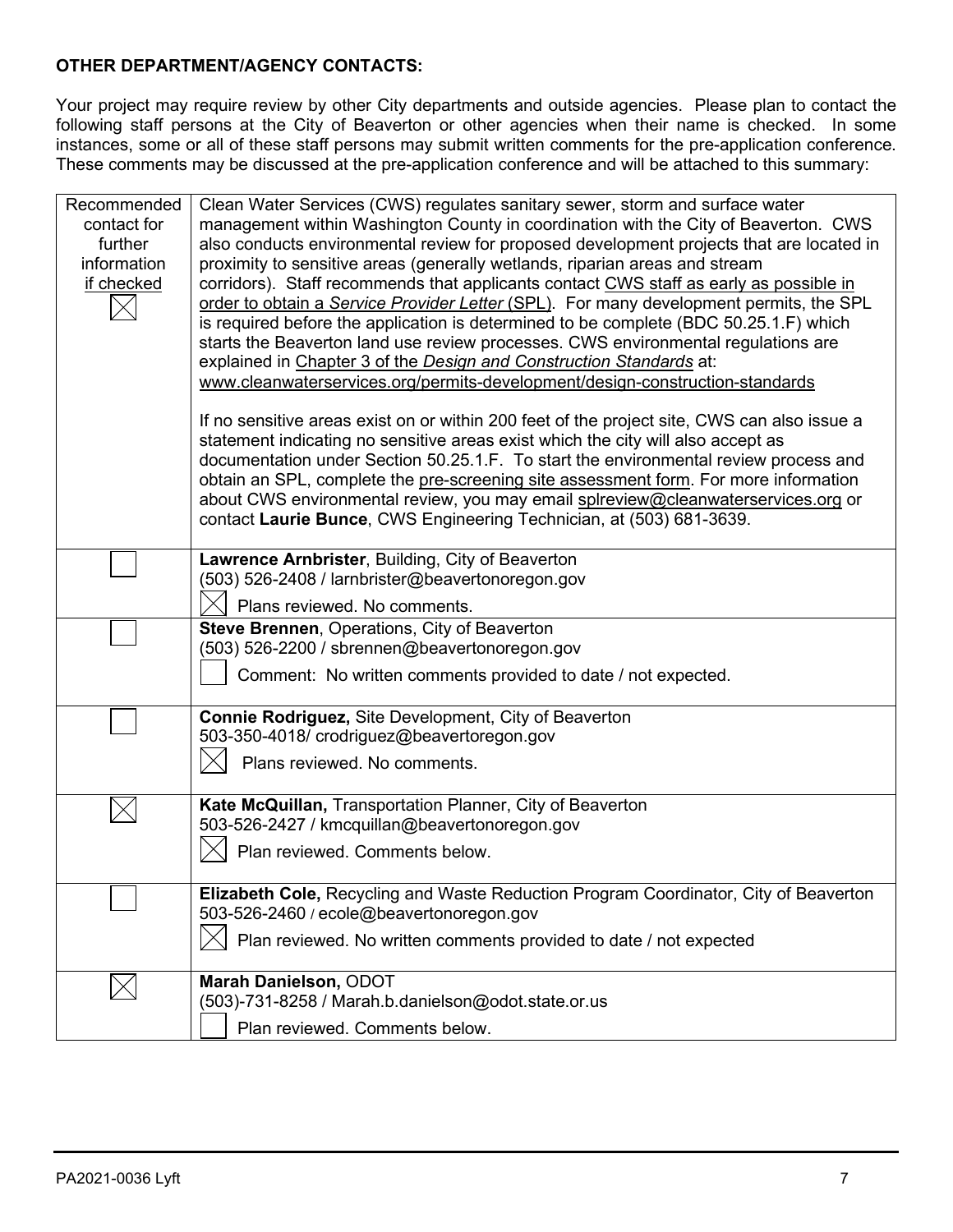#### **KEY ISSUES/CONSIDERATIONS:**

**Staff has identified the following key development issues, or design consideration or procedural issues that you should be aware of as you prepare your formal application for submittal. The identification of these issues or considerations here does not preclude the future identification of other key issues or considerations:**

- 1. **Land Use Applications. The following are potential applications associated with your proposal:**
	- a. *New Conditional Use Permit* is required for Vehicle Rental uses in the Community Service zone. A key criterion for a Conditional Use Permit is demonstrating compliance with all applicable Comprehensive Plan Policies. Based on the submitted materials, staff has identified the following policies below as applicable. Please note that this list is not exhaustive, and staff recommend the applicant review the Comprehensive Plan to identify all applicable policies.

Goal 3.1.1 Encourage development and land use patterns that support a variety of transportation options.

b) Encourage development and programs that reduce the need for vehicle use and ownership.

i) Encourage the use of innovative technologies that improve parking and transportation efficiency.

Goal 3.7.1 Enhanced Commercial Centers and Corridors

b) Emphasize commercial and employment uses, and limit ground floor residential uses to preserve land to meet the city's employment needs.

Goal 3.7.3 Community Commercial: Provide for commercial services that serve the surrounding community, with limited auto-oriented uses

b) Allow limited new automotive services (e.g. gas stations, car wash, and car repair) where compatible with adjacent uses and where the design of the site and building or structure promote a quality pedestrian environment along the street.

c) Prohibit land-intensive vehicle sales and service uses and uses requiring extensive outdoor storage.

6.2.1. Goal: Transportation facilities designed and constructed in a manner to enhance Beaverton's livability and meet federal, state, regional, and local requirements.

g) Continually explore novel or transformative transportation designs, technologies, and integration, especially in the context of large-scale economic and redevelopment planning efforts.

- 2. **On Site Vehicle Circulation**. Please provide a truck turning templates to demonstrate how vehicle delivery trucks are able to safely maneuver on-site to allow for on-site vehicle off-loading. Unloading of vehicle delivery trucks in the public right of way is not permitted.
- 3. **On-Site Parking.** The submittal materials must demonstrate that the site can accommodate the new use as well as all existing uses. BDC Section 60.30.10 describes the required parking spaces per use. Rental businesses, including vehicle rentals, are required to provide 3.3 spaces per 1,000 square feet of floor area. The parking analysis should include the existing uses on-site to demonstrate that the site can accommodate the existing and proposed uses, as well as the 20 spaces proposed to be reserved to rental vehicle storage.
- 4. **Trip Generation Memo/Traffic Impact Analysis.** It is unclear what the anticipated traffic impact will be from the proposal. Please provide a statement by a registered engineer (civil or traffic) with proposed trip generation from the proposal. BDC 60.55.20 defines the thresholds for when a Traffic Impact Analysis is required. If a proposal projects to have 300 average trips per day or greater, a full Traffic Impact Analysis is